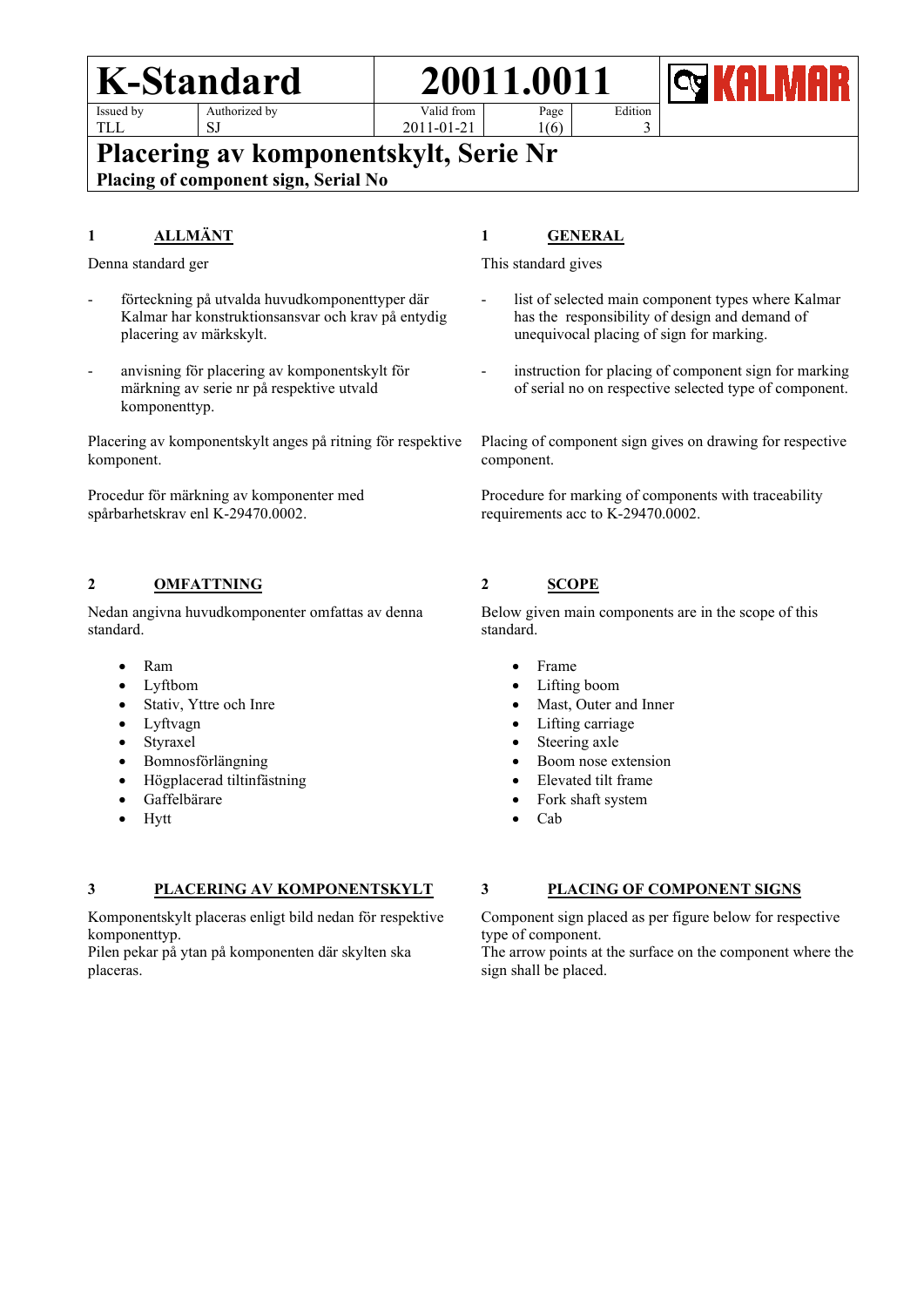

**Placering av komponentskylt, Serie Nr**

**Placing of component sign, Serial No**

**3.1 Ram 3.1 Frame**

FLT- Light



### FLT- Medium/Heavy



RST

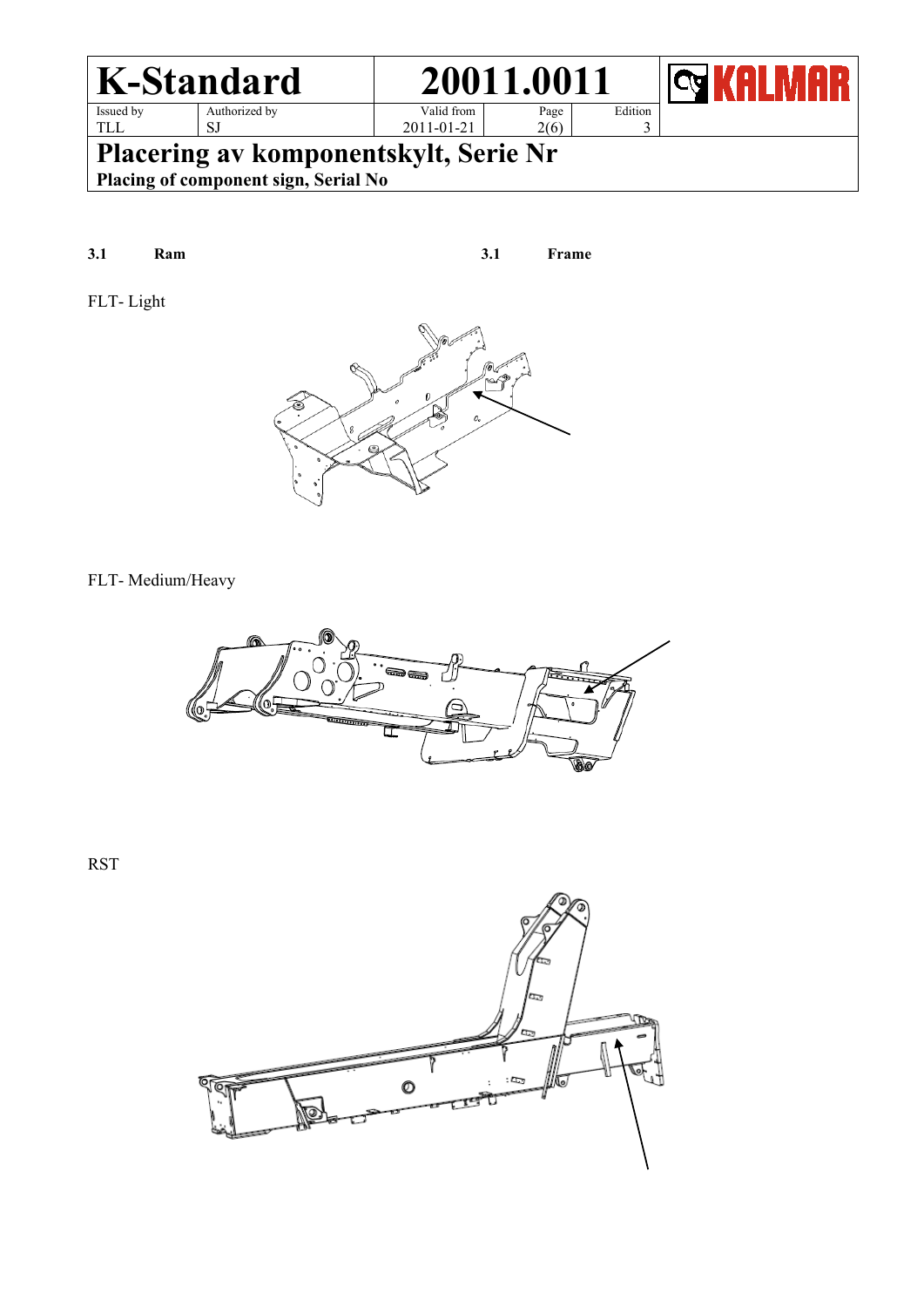

**3.3 Stativ, Yttre och Inre 3.3 Mast, Outer and Inner**

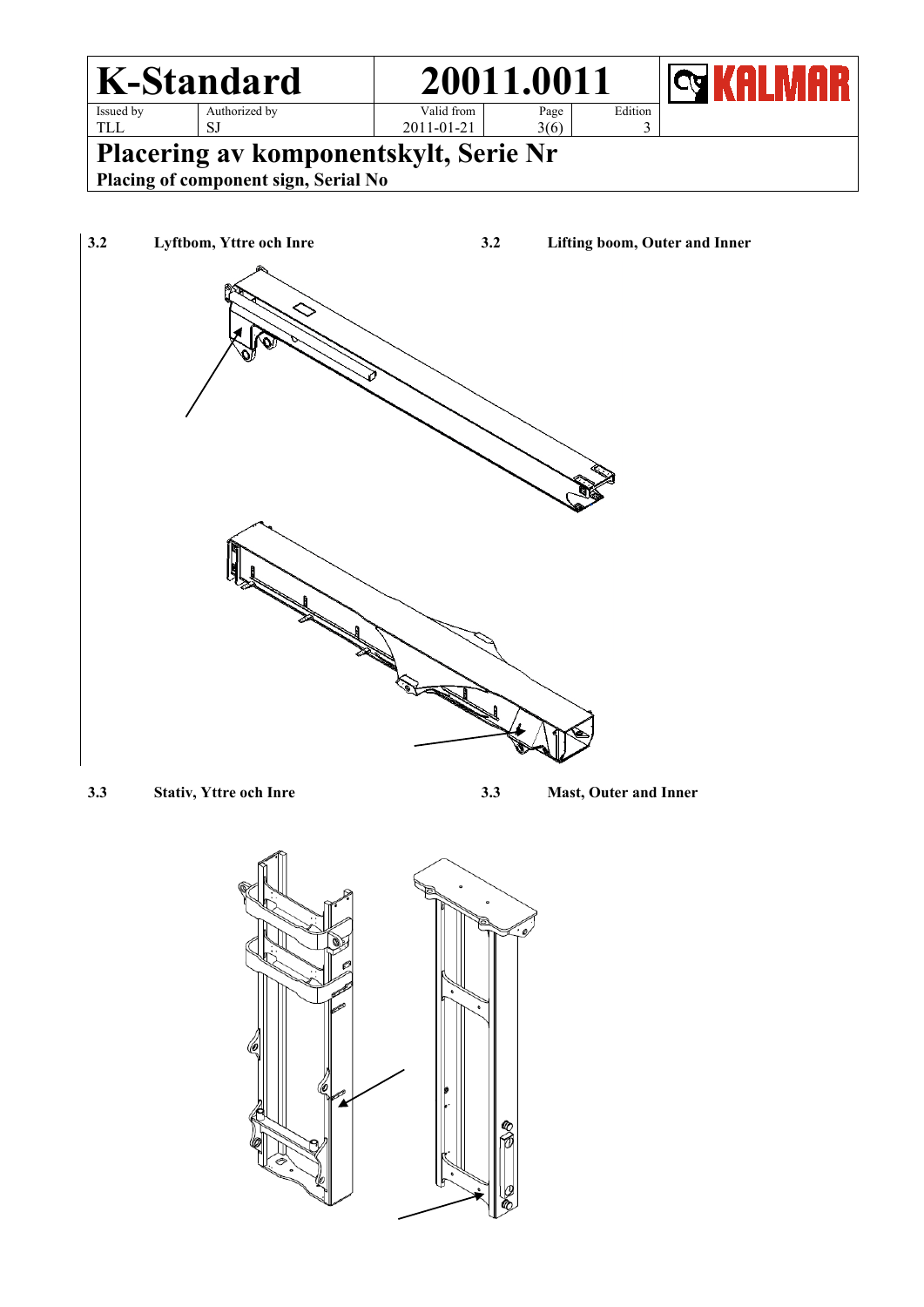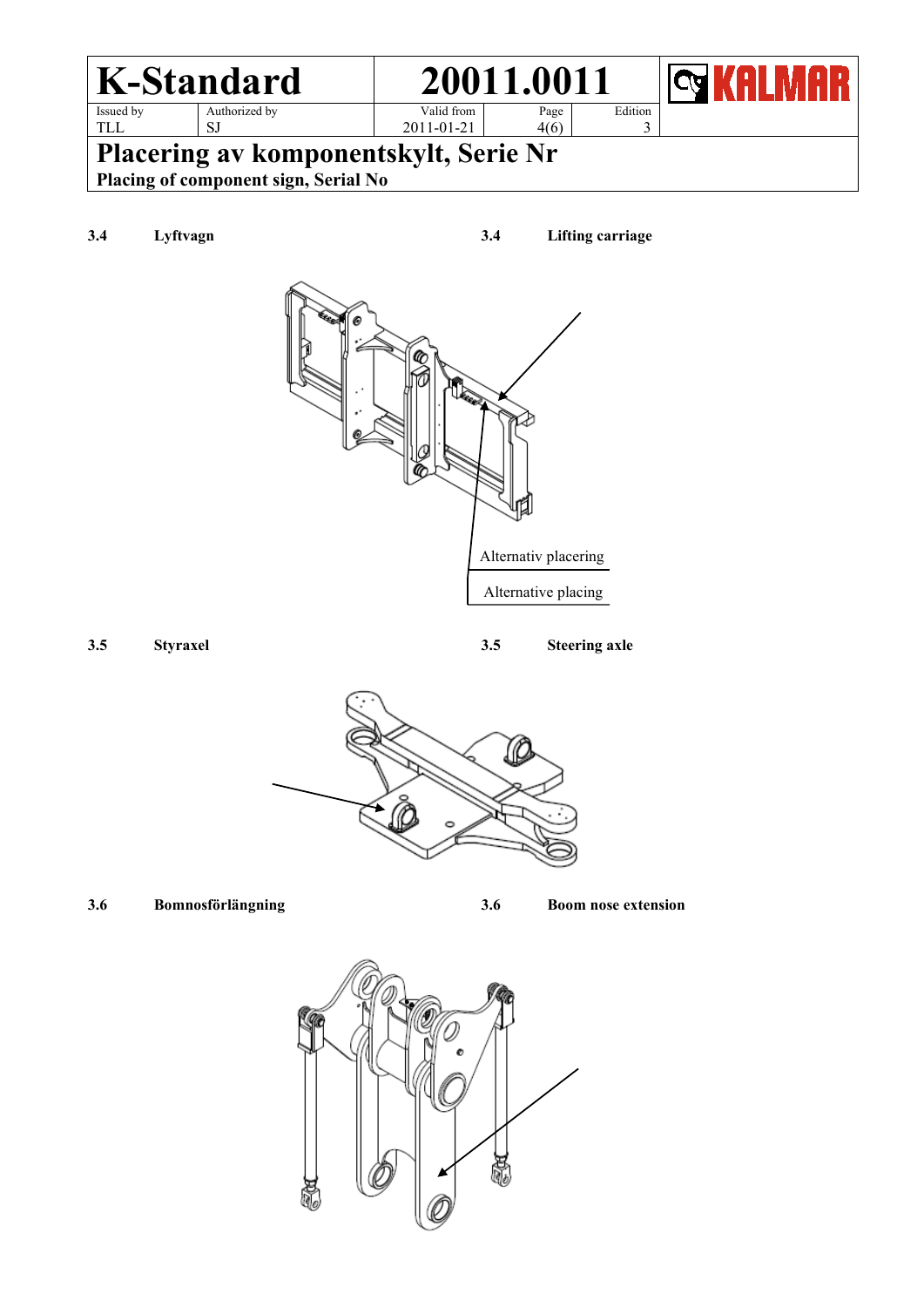

**3.7 Högplacerad tiltinfästning 3.7 Elevated tilt frame**



- 
- **3.8 Gaffelbärare 3.8 Fork shaft system**